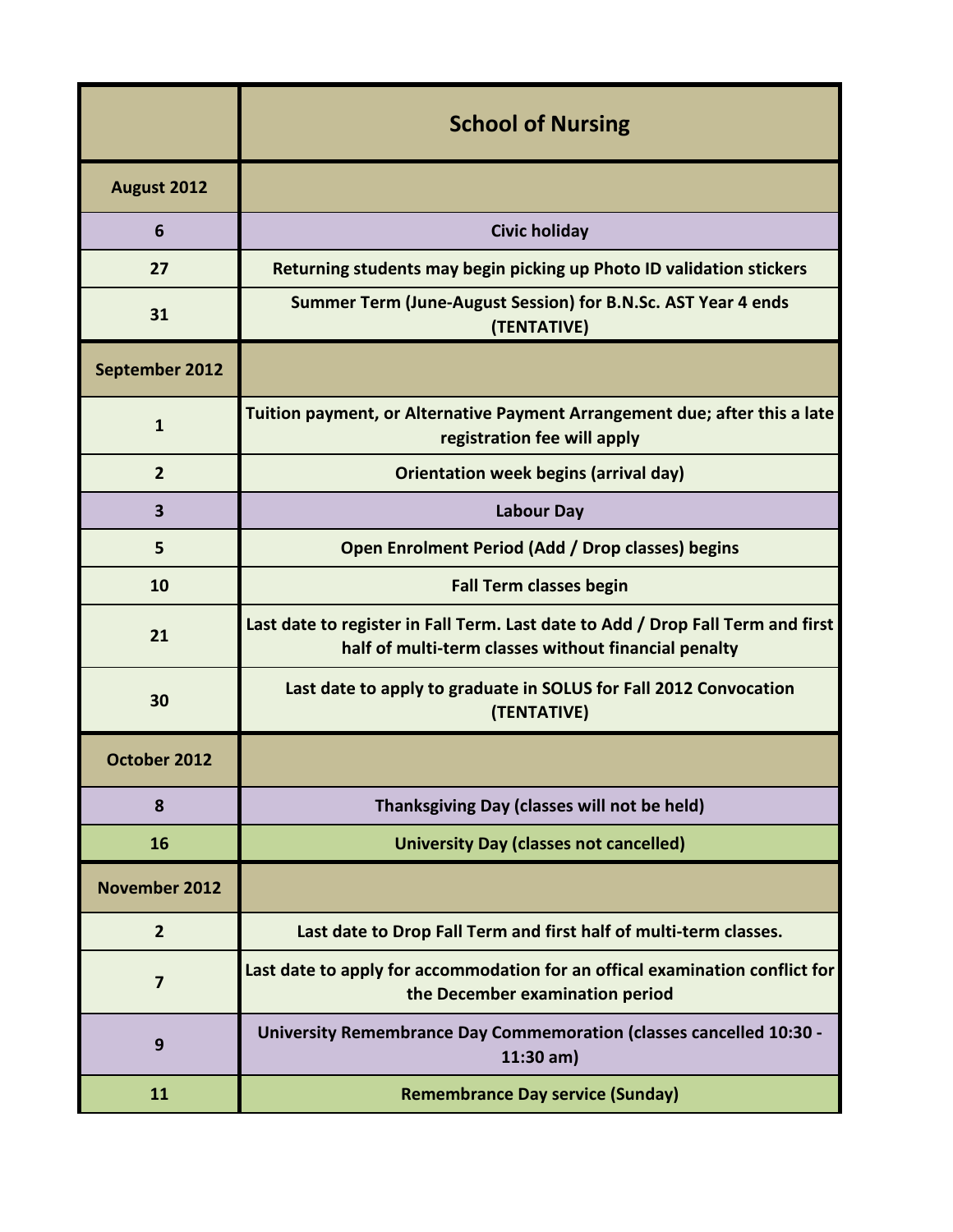| $20 - 21$               | <b>Fall 2012 Convocation</b>                                                                                                                    |
|-------------------------|-------------------------------------------------------------------------------------------------------------------------------------------------|
| 30                      | <b>Fall term classes end</b>                                                                                                                    |
| December 2012           |                                                                                                                                                 |
| $\mathbf{1}$            | First date to apply to graduate in SOLUS for Spring 2013 (TENTATIVE)                                                                            |
| $1 - 4$                 | <b>Fall Term Pre-Examination study period</b>                                                                                                   |
| $5 - 20$                | Final Examinations in Fall Term classes and mid-year tests in multi-term<br>classes                                                             |
| 6                       | <b>Commemoration Day (academics cancelled)</b>                                                                                                  |
| 31                      | <b>Fall Term ends</b>                                                                                                                           |
| January 2013            |                                                                                                                                                 |
| $\mathbf{1}$            | Winter Term begins - Tuition fees due for Winter term                                                                                           |
| $\overline{7}$          | Last date for students not registered in any other class to register in Winter<br><b>Term without Registration Administration Fee</b>           |
|                         | Winter term classes begin                                                                                                                       |
| 18                      | Last date to add / drop winter term and second half of multi-term classes<br>without financial penalty                                          |
| <b>February 2013</b>    |                                                                                                                                                 |
| 18                      | <b>Family Day (no classes held)</b>                                                                                                             |
| $18 - 22$               | <b>Reading Week</b>                                                                                                                             |
| <b>March 2013</b>       |                                                                                                                                                 |
| $\mathbf{1}$            | Last date to drop Winter Term and second half of multi-term classes                                                                             |
| $\overline{\mathbf{z}}$ | Last date to apply for accommodation for an official examination conflict for<br>the April examination period                                   |
| 15                      | Last date to apply for admission to the Upper-Year Program at the Bader<br><b>International Study Centre for Summer Term (May-June session)</b> |
| 29                      | Good Friday (no classes held)                                                                                                                   |
| 30                      | Last date to apply to graduate in SOLUS for Spring 2013 Convocation<br>(TENTATIVE)                                                              |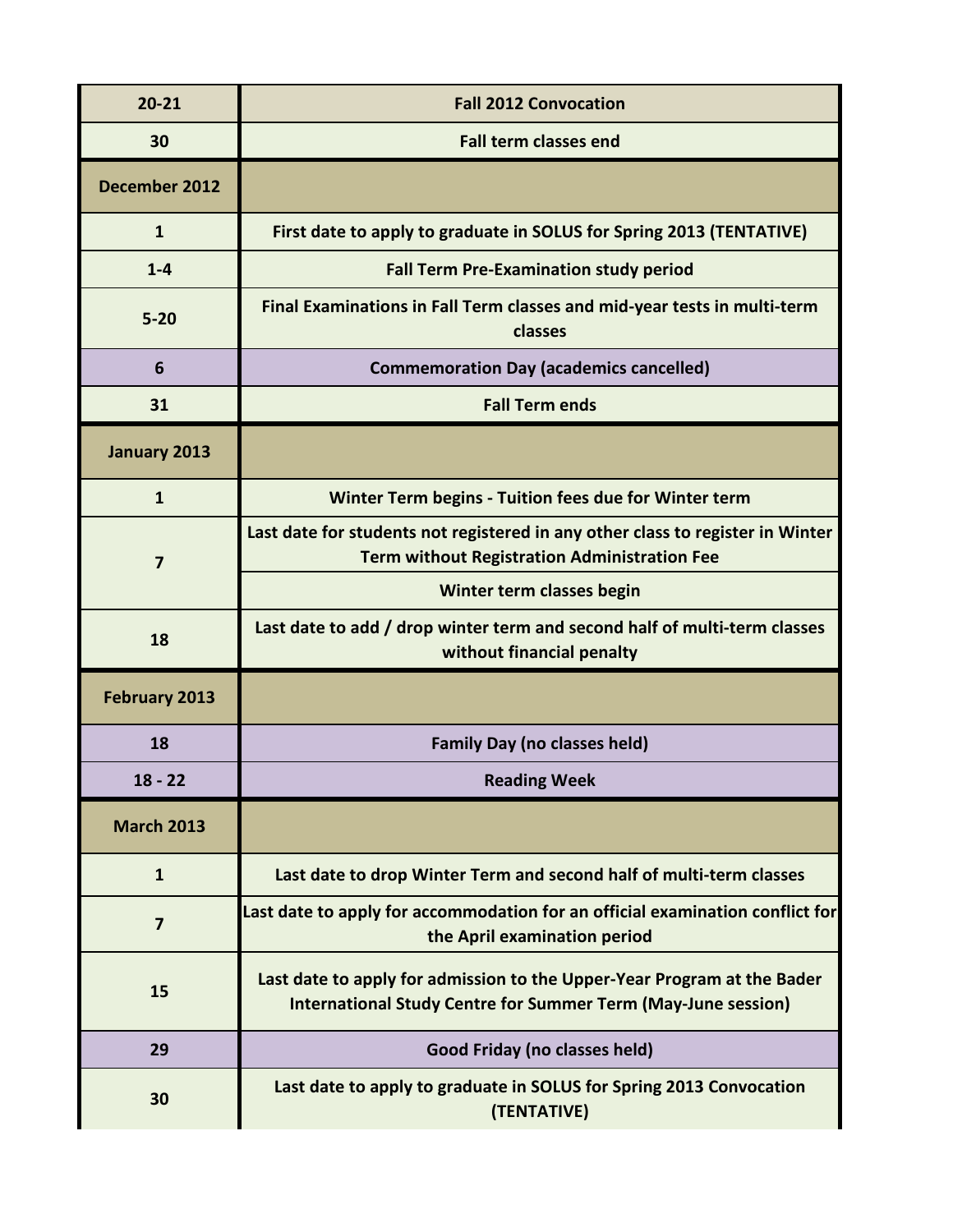| <b>April 2013</b> |                                                                                                                                                                           |
|-------------------|---------------------------------------------------------------------------------------------------------------------------------------------------------------------------|
| 5                 | <b>Winter Term classes end</b>                                                                                                                                            |
| $6 - 10$          | Winter Term pre-examination study period                                                                                                                                  |
| $11 - 27$         | Final examinations in Winter Term and second half of multi-term classes                                                                                                   |
| 30                | <b>Winter Term ends</b>                                                                                                                                                   |
| <b>May 2013</b>   |                                                                                                                                                                           |
| $\mathbf{1}$      | Summer Term (May-June Session) for B.N.Sc. AST Year 3 and Year 4 begins<br>(TENTATIVE)                                                                                    |
|                   | <b>Tuition fees due in full for all Summer Term courses</b>                                                                                                               |
| 10                | Last date to apply for admission to the Upper-Year Program at the Bader<br><b>International Study Centre for Summer Term (June-July session)</b>                          |
|                   | Last date to drop Summer term classes (May-June session) without financial<br>penalty                                                                                     |
| 20                | <b>Victoria Day</b>                                                                                                                                                       |
| 31                | Last date to drop Summer term classes (May-June session)                                                                                                                  |
| <b>Late May</b>   | Spring 2013 Convocation (schedule to be announced in Fall 2012). Finalized dates<br>will be posted at<br>http://www.queensu.ca/registrar/currentstudents/convocation.html |
| <b>June 2013</b>  |                                                                                                                                                                           |
| <b>Early June</b> | Spring 2013 Convocation (schedule to be announced in Fall 2012). Finalized dates<br>will be posted at<br>http://www.queensu.ca/registrar/currentstudents/convocation.html |
| 21                | Summer Term (May-June Session) for B.N. Sc. AST Year 3 and Year 4 ends<br>(TENTATIVE)                                                                                     |
| 24                | Summer Term (June - August Session) for B.N. Sc. AST Year 4 begins<br>(TENTATIVE)                                                                                         |
| <b>July 2013</b>  |                                                                                                                                                                           |
| $\mathbf{1}$      | <b>Canada Day Holiday</b>                                                                                                                                                 |
| 8                 | Last date to drop Summer Term classes (June-August session) without<br>financial penalty                                                                                  |